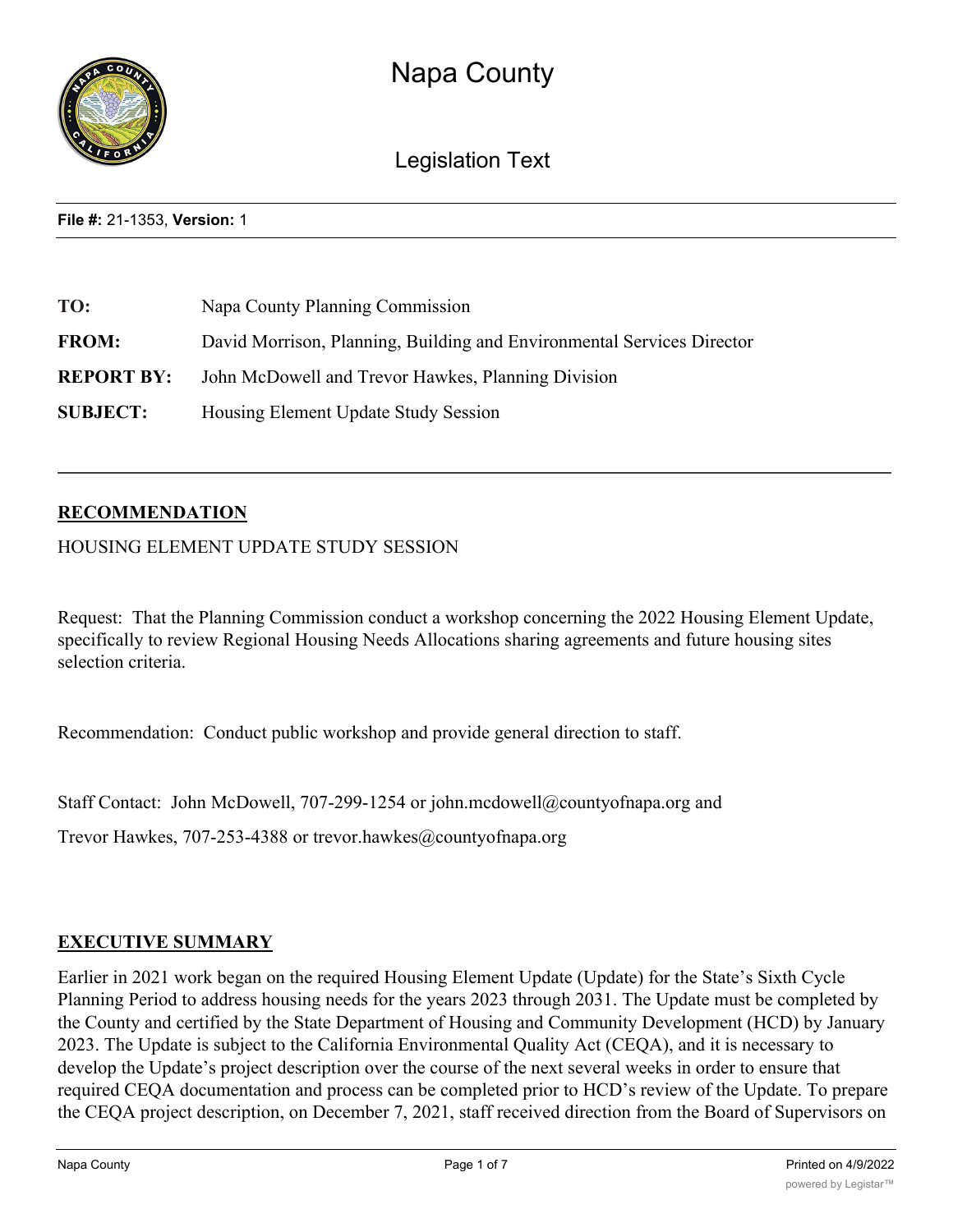the following two questions: (1) What percentage of the existing RHNA sharing agreements with the cities/town should the County plan for in the unincorporated area; and (2) what criteria should be looked at in the selection of sites to be evaluated in the next Housing Element update, as well as potential housing sites or areas preliminarily identified by staff.

# **ENVIRONMENTAL IMPACT**

ENVIRONMENTAL DETERMINATION: This study session will provide direction to Staff to enable preparation of the CEQA documentation for the Update project.

# **BACKGROUND AND DISCUSSION**

A Power Point presentation providing an overview of these topics as presented to the Housing Element Advisory Committee (HEAC) is attached.

RHNA TRANSFER AGREEMENTS

The County assigned Draft RHNA for the 6th Cycle is as follows:

- 369 units Very Low Income
- 213 units Low Income
- 120 units Moderate Income
- 312 units Above Moderate Income

The Association of Bay Area Governments (ABAG) received a total of 28 appeals of RHNA numbers by local jurisdictions. On November 12, 2021, ABAG ratified the final determination on the 28 appeals, denying 27 and granting an appeal filed by Contra Costa County, which resulted in 35 units being allocated instead to the City of Pittsburg due to a mapping error. On December 16, 2021, ABAG will consider adoption of the final RHNA plan.

Section 65584.07 of the California Government Code allows unincorporated counties to reduce their RHNA if cities within the County agree to an equivalent increase. Over the last several years, Napa County has contractually entered into the following RHNA sharing agreements applicable to the upcoming Sixth Cycle:

1. City of Napa (2019) - 811 total units or approximately 80% of County Sixth Cycle RHNA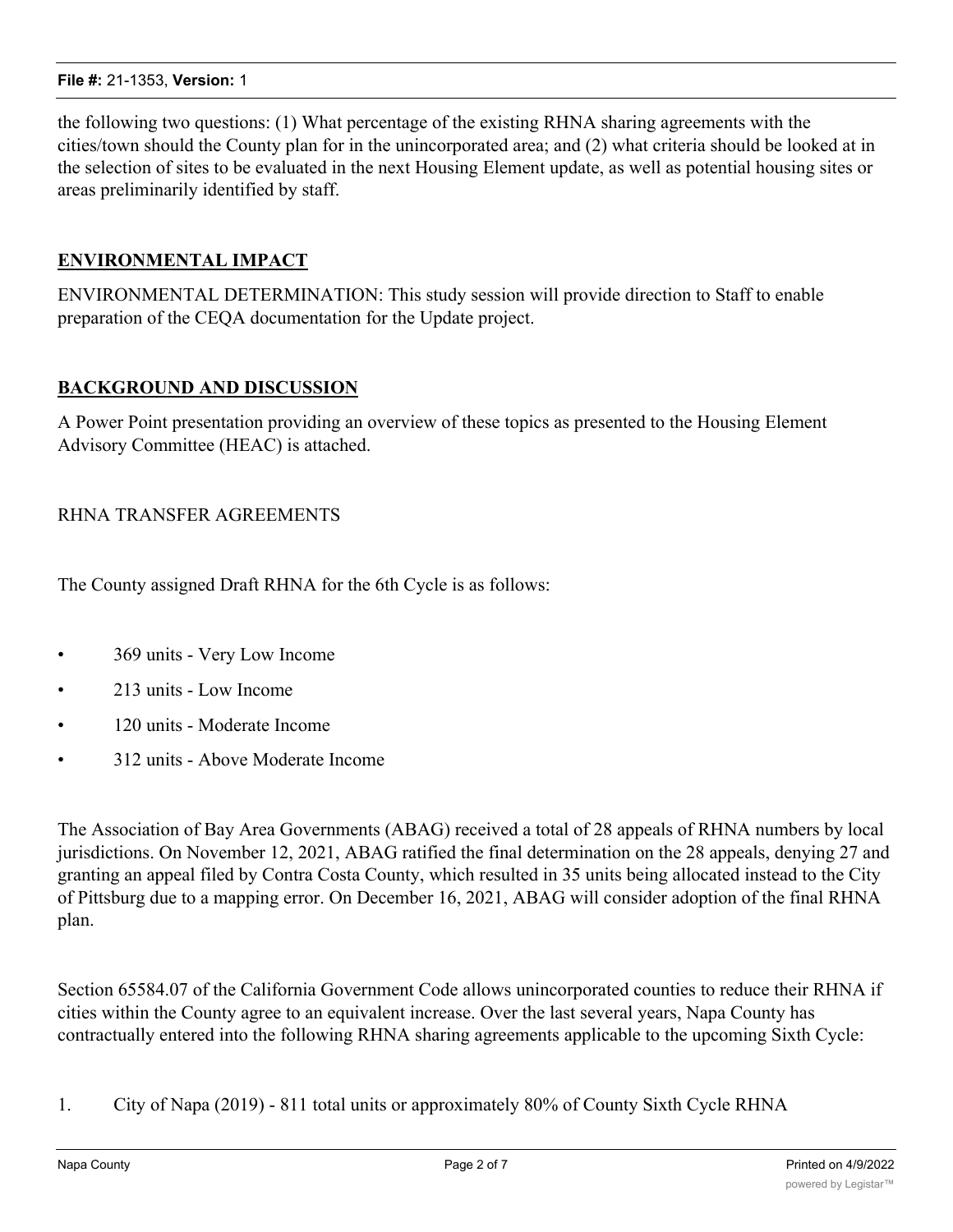2. City of American Canyon (2010 & 2017) - 198 total units or approximately 20% of County Sixth Cycle RHNA

3. City of St. Helena (2017) - 2 units or approximately 0.2% of County Sixth Cycle RHNA

Napa County has pursued this option since 2010, entering into multiple agreements with cities in recognition of the need to protect farmland and open space consistent with both the General Plan and Measures J and P. The agreements allow more housing to be located within existing urban areas, where there are available infrastructure, schools, stores, and medical facilities.

In concept, the County could transfer 100% of its RHNA to the cities. However, staff cautions against transferring 100% of the unincorporated RHNA to the cities. Other jurisdictions that have taken this approach have been viewed skeptically by the Housing and Community Development (HCD) Department, regional Councils of Government, and the courts. ABAG must approve any transfer agreements prior to adoption of the updated Housing Element, but no later than January 2023. HCD must certify the County's approved Housing Element.

The resulting final and adjusted RHNA will provide a basis for determining the extent of the sites inventory needed to prepare the Housing Element Update. Staff recommends an approach where 90% of the County's total RHNA is transferred to the cities per the existing agreements, while the County identifies sufficient sites within the unincorporated area to accommodate the remaining 10%. HCD and the County's consultants recommend an additional buffer of at least 30% for very low- and low-income categories, in case sites do not develop with affordable housing or at required densities during the 8-year plan period. This would result in placing approximately 200 homes in the unincorporated area, which would be roughly equivalent to the County's Fifth Cycle RHNA share of 180 units in 2014.

The Board provided general direction for the Housing Element Update to consider both a 90% RHNA transfer concept and 100% RHNA transfer concept to be requested of the cities.

## SITES SELECTION CRITERIA

Staff recommends focusing on the following housing opportunities for meeting the County's share of RHNA housing within the unincorporated area:

## 1. Farmworker Housing:

County zoning permits up to 12 individual farmworker housing units (or 36 beds in group quarters) as an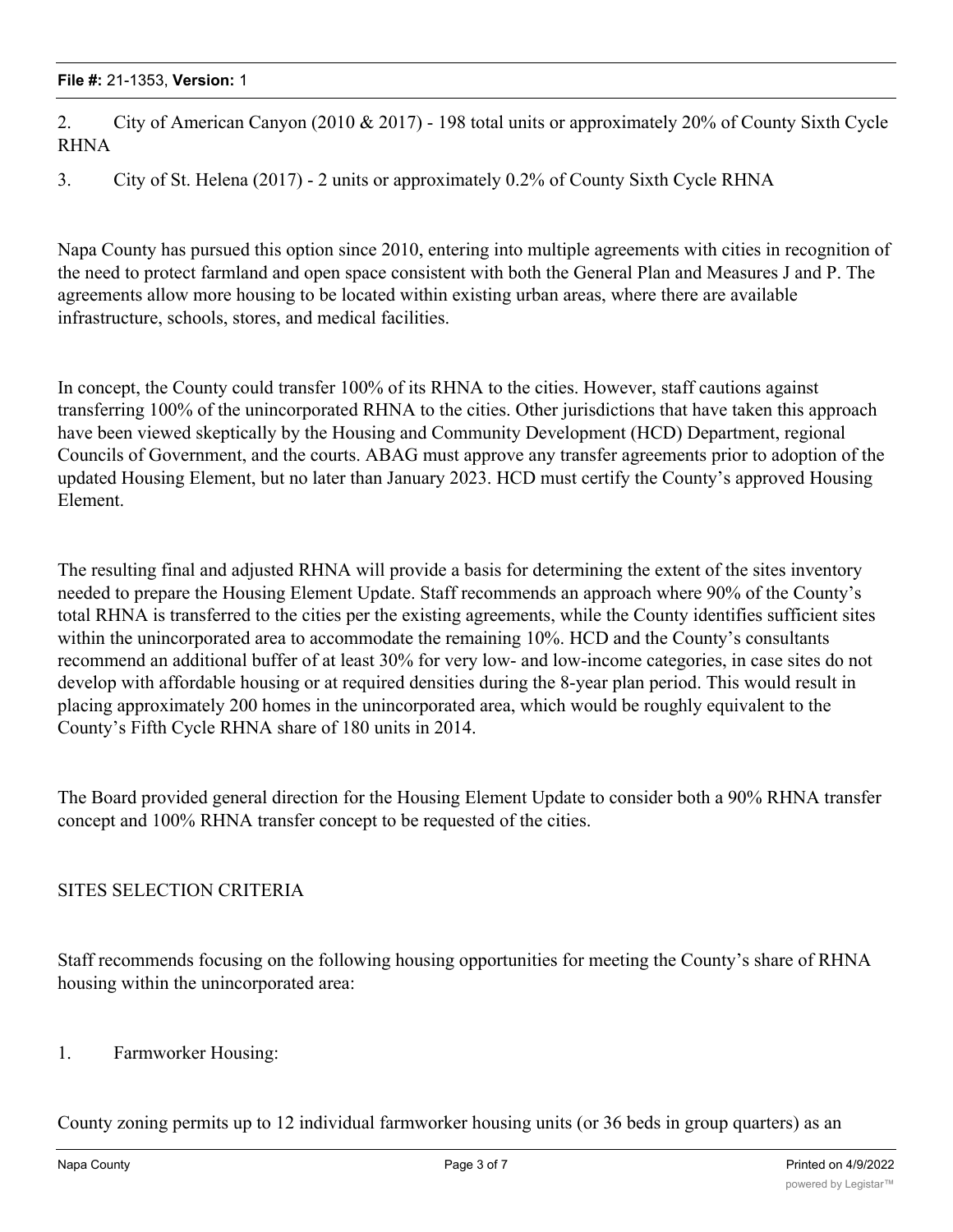#### **File #:** 21-1353, **Version:** 1

allowed use by right on every legal parcel in agricultural zones. Additional farmworker housing may be allowed with approval of a Use Permit. Track record of minimal production in the last housing cycle limits ability to project unit production in upcoming cycle. County is participating in the ABAG Farmworker Collaborative.

2. Accessory Dwelling Units (ADUs) and Junior Accessory Dwelling Units (JADUs):

One ADU and one JADU are permitted within residential zoning and Agricultural Watershed (AW) zoning.

Agricultural Preserve zoning permits one JADU. The Housing Element Update can assume the development of ADUs and JADUs at the existing rate developed in past years. Based on recent data, staff is projecting a total of 72 ADUs and JADUs to be counted in the next Housing Element update.

3. Existing Housing:

The County can include programs in the Housing Element Update to encourage the use of existing homes.

Adequate Sites Alternative (Government Code 65583.1(c)) provides that under some conditions the County could address up to 25% of its adequate sites requirement by substantially rehabilitating existing units, converting existing units to affordable units, or where the affordability of existing units (including mobile home spaces) is preserved. Examples may include the conversion of hotels/motels to residential use and making them available for people experiencing homelessness, or preserving a mobile home park by acquiring spaces.

4. New Housing Sites:

A focus of the Housing Element Update will be the identification of a sufficient number of housing sites that meet the portion of the RHNA that has not been transferred. The sites inventory must provide sites that are suitable for lower income housing; the law specifies a "default density" of 20 DU per acre.

HCD recommends that the housing element provide a buffer in addition to simply providing sites to meet the RHNA. Due to recent changes in State law, a buffer will also reduce the risk of having to identify additional sites before the next housing element update.

Per Assembly Bill (AB) 686, site selection must be consistent with the goal of Affirmatively Furthering Fair Housing, meaning that the County must ensure that the sites inventory does not concentrate sites for lowerincome housing development in areas of low opportunity, or contribute to the segregation/isolation of racial and ethnic groups, or create or exacerbate racially or ethnically concentrated areas of poverty (R/ECAPs).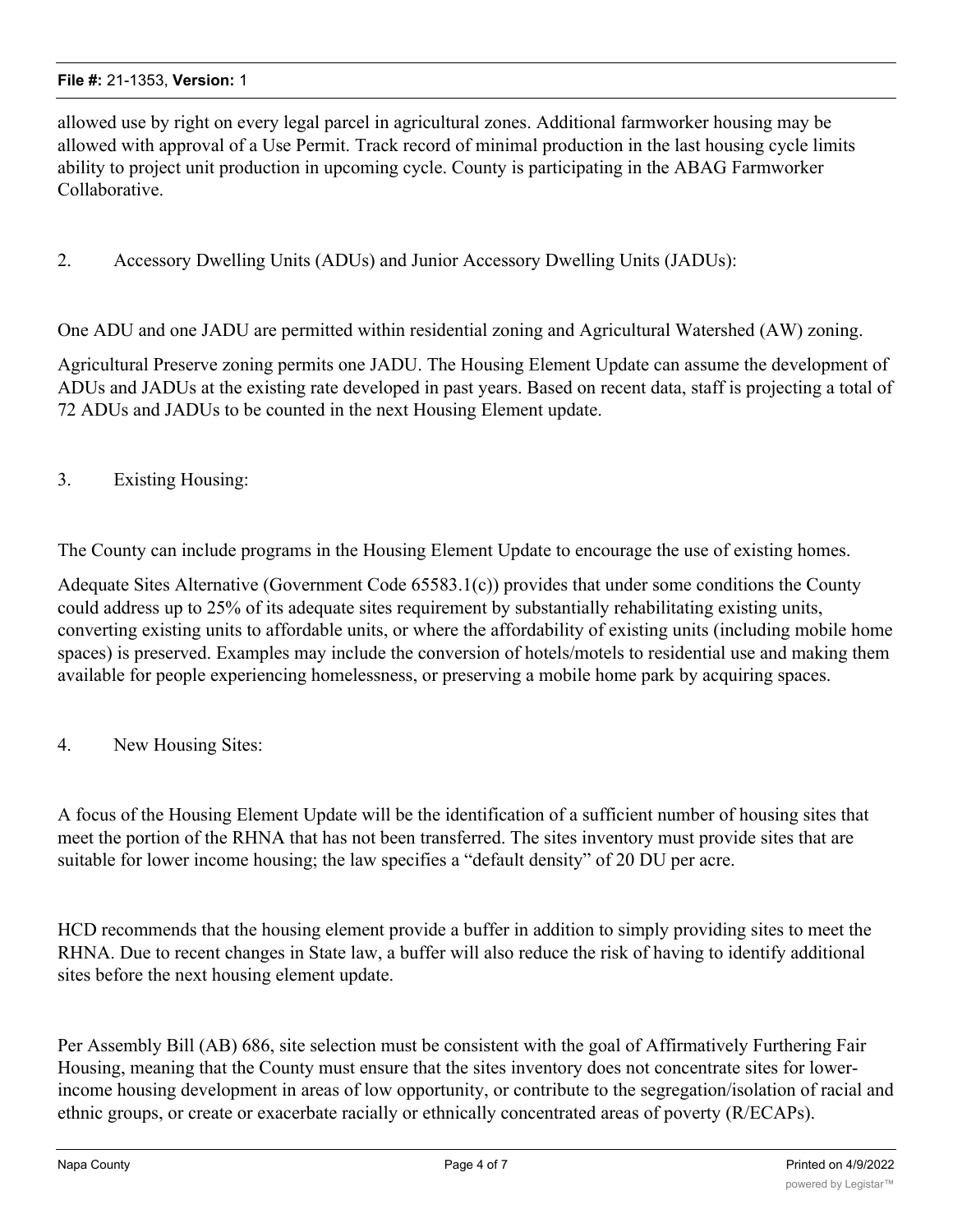#### **File #:** 21-1353, **Version:** 1

Ideally, lower-income housing sites should be located in areas of higher opportunity.

HCD prescribes that the following sites be included within the inventory of potentially suitable lands:

- Vacant sites that are zoned for multifamily development;
- Vacant sites that are not zoned for multifamily development, but that allow such development;
- Underutilized sites that are zoned for residential development and capable of being developed at a higher density or with greater intensity;
- Sites that are not zoned for residential development, but can be redeveloped for and/or rezoned for multifamily residential development;
- Sites owned or leased by the County that can be redeveloped for multifamily residential development within the housing cycle; and
- Sites controlled by the State, a city, or another public agency where there is agreement/documentation that the site can be developed within the housing cycle.

A sites suitability analysis must demonstrate how the projected residential development capacity of the sites can be realistically achieved and consider such things as:

- Land use controls and site improvements;
- Site size and realistic development capacity;
- Typical densities of existing or approved residential development at similar affordability levels;
- Current or planned availability and accessibility of sufficient water, sewer, and dry utilities;
- Incentives for residential use; and
- Local or regional development trends.

For any sites smaller than 0.5 acres or larger than 10.0 acres, the Housing Element must provide an analysis demonstrating their ability to develop housing during the planning period. Evidence can include developer interest or pending development proposal, or a track record of consolidating and/or developing sites of similar size. The Housing Element must also include policies or incentives to facilitate development of these sites.

#### Proposed Screening Criteria